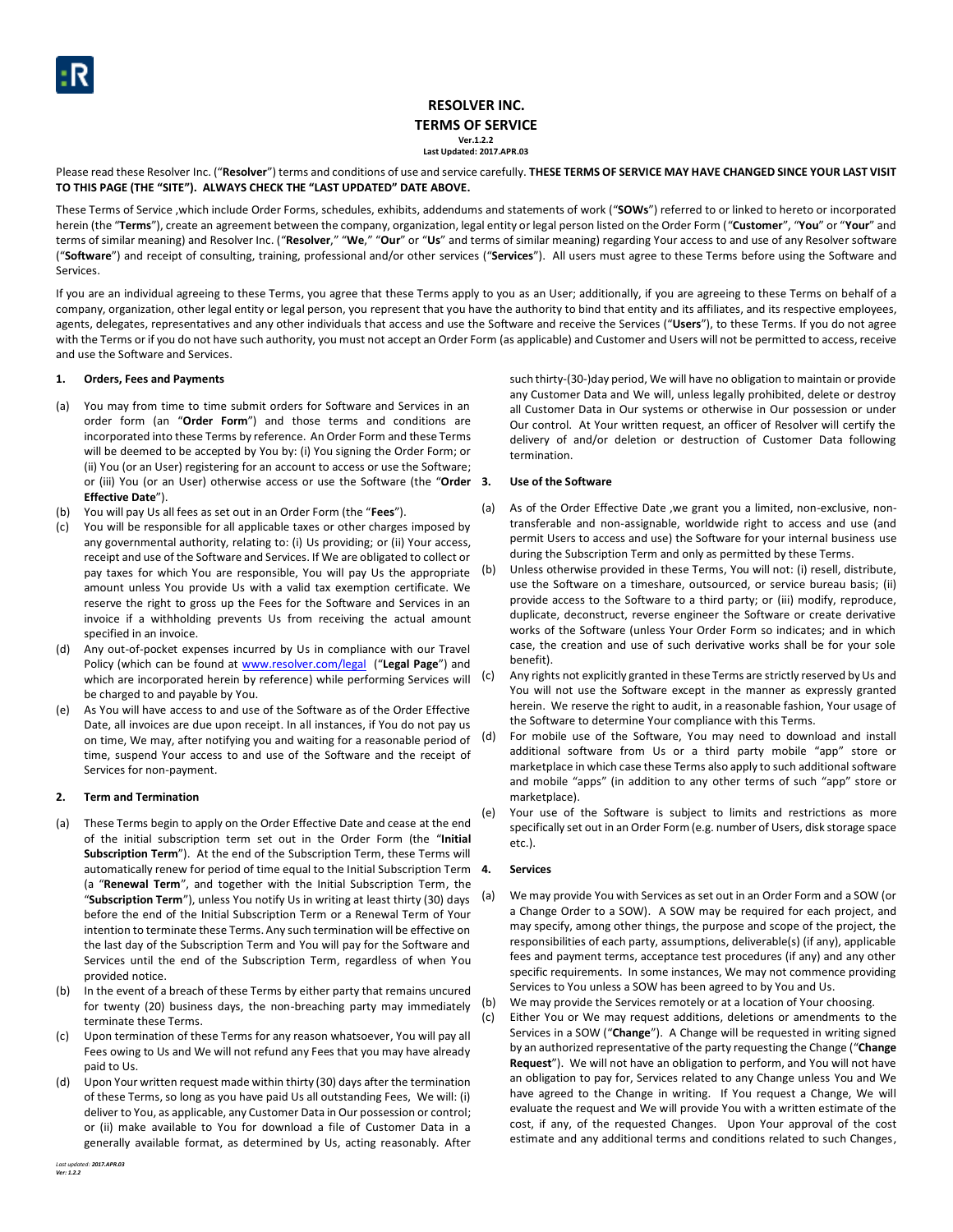then You and We will enter into a change order document amending the applicable SOW (a "**Change Order**").

#### **5. Our responsibilities**

- (a) In exchange for Your adherence to these Terms (including Your payment of Fees in accordance with these Terms), We will, in compliance with applicable laws (including data privacy laws):
	- i. use commercially reasonable efforts to provide you (and your Users) with access and use of the Software in accordance with our Availability 8. Guarantee (as described in our Support Program);
	- ii. perform the Services in a professional and workmanlike manner in  $(a)$ accordance with applicable professional standards;
	- iii. provide you with Software maintenance and support as set out in our support and maintenance program ("**Support Program**", which can be found on the Legal Page); and
	- iv. in relation to the Customer Data you upload into the Software:  $(1)$  (a) maintain a comprehensive information security program to ensure the confidentiality, integrity and availability of such Customer Data; (2) protect such Customer Data from loss or unauthorized use, access, modification, disclosure or destruction all in accordance with industry best practices and in accordance with our security policies ("**Security Policies**", which we will make available to You upon your written request).
- (b) We will not be responsible for any compromise, loss, delay, alteration, or interception of Customer Data during the transmission of any data whatsoever across the Internet or mobile telecommunications networks.

#### **6. Your responsibilities**

- (a) In exchange for Us providing You with access to and use of the Software and the Services, You will, in compliance with all applicable laws:
	- i. be responsible for Users' compliance with these Terms;
	- ii. maintain appropriate administrative, physical, and technical safeguards for protection of the security, confidentiality and integrity of Your Customer Data anytime it is not in the Software;
	- iii. comply with applicable privacy laws in relation to the collection, use and disclosure of any personally identifiable information ("**PII**") that may be included in the data you upload into the Software, including Customer Data;
	- iv. be responsible for the content, accuracy and quality of the Customer Data You use in connection with the Software and Services;
	- v. protect and securely manage account/user names, password(s), other login information and customer keys (if any) to prevent the unauthorized access to the Software and promptly notify Us in the event of an unauthorized access to the Software;
	- vi. install all updates to the Software in a timely fashion, as provided by Us; and
	- vii. be responsible for procuring and maintaining the Internet and mobile telecommunications network connections that connect Your Users and network to the Software.

#### **7. Changes**

- (a) We may update these Terms from time to time. If We do so, We will notify You at the email address you provide in Your Order Form at least thirty (30) days before the update. If You do not agree with the changes You can cancel the Services, stop using the Software without further obligation, except for the payment of amount due for any outstanding Services and terminate these  $10$ . Terms. Any changes or modifications to these Terms will be effective immediately upon posting of the revisions on the Site, and Your continued use of the Services and Software after such time will constitute Your acceptance of such changes or modifications. You should from time to time review the Terms to understand the terms and conditions that apply to Your use of the Services and Software. The Terms will always show the 'Last Updated' date at the top. If You have any questions about the Terms, please email us at **legal[at]resolver.com**.
- *Last updated: 2017.MAR.21* We may, at Our discretion, enhance or modify the Software from time to time and We will provide you with reasonable notice of any material modifications: (i) at the email address you provide in your Order Form; (ii) by posting a notice to this Site; or (iii) by posting a notice in the Software. Notwithstanding the foregoing, We may at any time modify or discontinue features of the Software to comply with applicable laws and regulations. We

will not be liable to You or to any third party for any modification or discontinuation of the Software as described above.

(c) We use a third party vendor to host the Software and we may change certain elements of the hosting services or such third party vendor from time to time. In all cases, We will always be responsible for the performance of such third party vendor, in accordance with these Terms and in each case, any such changes will not materially change, alter or modify your access and use of the Software.

#### **8. Insurance**

We carry commercial general liability insurance and errors and omissions insurance with the limits and for the coverages set out in the Certificate of Insurance (a copy of which can be found on the Legal Page).

### <span id="page-1-0"></span>**9. Confidentiality Obligations**

- Each party may use Confidential Information only for the purposes of these Terms and, except as specifically provided for in this Section [9,](#page-1-0) will not disclose to any third party any Confidential Information, without the prior written consent of the other party. For the purposes of these Terms, "**Confidential Information**" means all technical, scientific, marketing, business, financial and commercial information or data whether communicated in writing or orally, which is provided by a party (the "**Disclosing Party**") to the other party (the "**Receiving Party**") as a consequence of these Terms. The Receiving Party will be liable to the Disclosing Party for any breaches of this Sectio[n 9](#page-1-0) by its employees, agents or third party service providers who obtain Confidential Information of the Disclosing Party from the Receiving Party. Confidential Information will not include information that: (i) was already known by or in the possession of the Receiving Party at the time of disclosure, other than through an obligation of confidentiality; (ii) was at the time of disclosure or thereafter became publicly available or known to the public or otherwise part of the public domain without breach of these Terms by the Receiving Party; (iii) was subsequently disclosed to the Receiving Party by a third person who had the right to make such disclosure; and (iv) is developed by the Receiving Party independently of any Confidential Information or other information received from the Disclosing Party.
- (b) The foregoing obligations of non-disclosure and restricted use will not apply to any Confidential Information that is required to be disclosed by law or court order, provided that notice is promptly delivered to the Disclosing Party in order to provide an opportunity to seek a protective order or other similar order with respect to the Confidential Information and thereafter the Receiving Party discloses only the minimum information required to be disclosed in order to comply with such law or court order, whether or not a protective order or other similar order is obtained by the Disclosing Party.
- (c) The agreements and covenants set forth in this Sectio[n 9](#page-1-0) will be construed as being an agreement independent of any other provisions in these Terms. The existence of any claim or cause of action of either party against the other party, whether predicated on these Terms or otherwise, will not constitute a defence to the enforcement by such other party of any of the covenants and agreements of this Sectio[n 9.](#page-1-0) Each of the parties acknowledges that its failure to comply with the provisions of this Sectio[n 9](#page-1-0) will cause irreparable harm to the other party which cannot be adequately compensated for in damages, and accordingly acknowledges that the other party will be entitled, in addition to any other remedies available to it, to interlocutory and permanent injunctive relief to restrain any anticipated, present or continuing breach of this Sectio[n 9.](#page-1-0)

#### **10. Privacy and Data Protection**

- (a) We will not monitor or access your Customer Data, except: (i) where instructed or permitted by You, or (ii) as otherwise required by law or to exercise or protect Our legal rights.
	- You acknowledge and agree that the encryption we use in relation to the Customer Data prevents us from ever having knowledge (actual or implied) of, Use of, or access to any PII that may or may not be contained in the Customer Data. Additionally, You acknowledge and agree that: (i) the encryption that we utilize prevents and prohibits Us from determining whether or not the Customer Data actually contains PII; and (ii) accordingly it may not be possible for Us to fulfill any of Your specific data security requirements (including legal requirements) in relation to PII and Customer Data.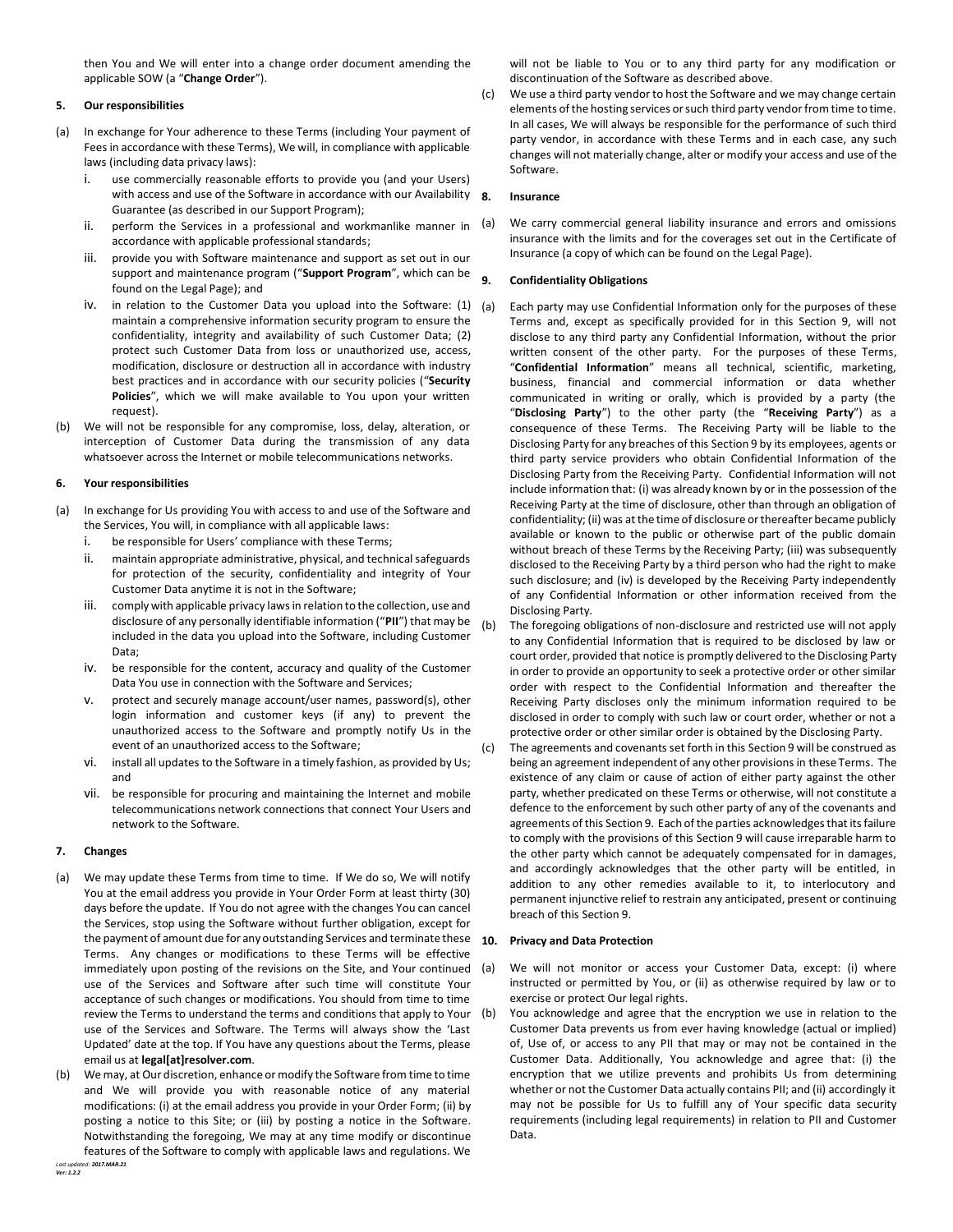- (c) We will collect, use and process Customer Data only in accordance with: (i) Our Privacy Statement (which is incorporated into these Terms by reference and which can be found on our Legal Page) and to the extent reasonably required to provide the Software and Services; and/or (ii) Your instructions.
- (d) We will process your Customer Data in an agreed upon region (e.g. Canada, United States, Europe) as set out in an Order Form. We may transfer your Customer Data within the agreed upon region. We will not transfer your Customer Data outside of the agreed upon region without Your written consent.
- (e) You agree that We may contact You via e-mail or otherwise with information relevant to Your use of the Services and Your payment obligations.
- (f) You acknowledge that the European Commission, pursuant to a decision of 20 December 2001 has declared, for the purposes of Article 25920 of the European Commission Directive 95/46/EC, the Canadian *Personal Information Protection and Electronic Documents Act*, that applies to Us, provides an adequate level of protection for personal data transferred from the European Community. Accordingly, You agree that if Customer Data originates from the European Community no additional safeguards are needed to meet the requirements of the EU Data Protection Directive.

### **11. Customer Data**

- (a) We make no claim to your trade names, logos and other trademarks or service marks ("**Marks**") and Customer Data and We will not sell your Customer Data to third parties.
- (b) You are solely responsible for Your Customer Data. We are not liable to You, Your Users or Your customers for any loss or damages arising from any Customer Data. "**Customer Data**" means all visual, written or audible communications, files, data documents, videos, recordings, or any other material displayed, posted, uploaded, stored, exchanged or transmitted on or through your use of the Software.
- (c) You grant Us a world-wide, royalty-free, sub-licensable licence to use, modify, reproduce and distribute the Customer Data, only as reasonably required to provide access to and use of the Software (e.g., We may encrypt your Customer Data which may involve use, reproduction and modification of your Customer Data). You warrant that you have sufficient, lawful non-infringing rights to the Customer Data and to grant the license contained in this Section.

### <span id="page-2-0"></span>**12. Warranty and Warranty Disclaimer**

- (a) Although We will make Our best effort to deliver functioning Software and an acceptable Service, We do not warrant that the Software, the Services or any content provided will be error free or satisfy all Your requirements. We will use commercially reasonable efforts to correct any error, in a timely fashion, that may be discovered by You or Us.
- (b) You acknowledge and agree that notwithstanding the Security Policies and Our methods and procedures to secure the Software, such methods and procedures may not prevent unauthorized electronic intruders to access the Software through the Internet or through other form of electronic communication. If such unauthorized electronic intruders are able to bypass Our security protocols, firewall and safeguards, such unauthorized electronic intruder may change, delete or otherwise corrupt Your Customer Data. Except for the maintenance of appropriate safeguards in compliance with the Security Policies, We shall not be liable to You, and hereby disclaim responsibility, with respect to any action, destructive or otherwise, by any unauthorized electronic intruder.
- (c) EXCEPT AS EXPRESSLY STATED IN THIS SECTIO[N 12,](#page-2-0) TO THE EXTENT ALLOWED BY APPLICABLE LAW, WE (i) EXPRESSLY DISCLAIM ALL WARRANTIES AND CONDITIONS OF ANY KIND, EXPRESS OR IMPLIED, INCLUDING WITHOUT LIMITATION ANY WARRANTY, CONDITION OR OTHER IMPLIED TERM AS TO MERCHANTABILITY, FITNESS FOR A PARTICULAR PURPOSE OR NON-INFRINGEMENT AND (ii) MAKE NO WARRANTY OR REPRESENTATION REGARDING THE SERVICES, ANY INFORMATION, MATERIALS, GOODS OR SERVICES OBTAINED THROUGH THE SERVICES OR THE SITES, OR THAT THE SERVICES WILL MEET ANY OF YOUR REQUIREMENTS, OR BE UNINTERRUPTED, TIMELY, SECURE OR ERROR FREE.

# **13. Limitation of Liability**

<span id="page-2-1"></span>*Last updated: 2017.MAR.21* (a) Neither Party will be liable to the other in connection with any single event  $(c)$ or series of related events for any punitive, exemplary, special, incidental, indirect or consequential loss or damage including, but not limited to, loss of profits, loss of revenue, failure to realize expected savings, loss of data or other commercial or economic loss of any kind even if either party has been

advised of the possibility of these losses or damages, and regardless of the form of action, whether in contract or in tort, or based upon any other legal or equitable theory.

<span id="page-2-2"></span>(b) OUR MAXIMUM AGGREGATE LIABILITY TO YOU RELATED TO OR IN CONNECTION WITH THESE TERMS WILL BE LIMITED AS FOLLOWS:

| ANNUAL FEES PAID BY YOU TO US       | <b>OUR LIMITATION OF LIABILITY</b> |
|-------------------------------------|------------------------------------|
| Less than USD\$75,000               | Total fees paid by you to us under |
|                                     | these Terms for the 12-month       |
|                                     | period immediately prior to the    |
|                                     | claim.                             |
| Between USD\$75,001 - USD\$150,000  | USD\$500,000                       |
| Between USD\$150,001 - USD\$250,000 | USD\$1,000,000                     |
| Greater than USD\$250,000           | USD\$2,000,000                     |

THIS FOREGOING LIMITATION OF LIABILITY IS IN THE AGGREGATE AND NOT PER INCIDENT.

- (c) THE LIMITATIONS IN SECTION[S 13\(a\)](#page-2-1) AND [13\(b\)](#page-2-2) DO NOT APPLY TO A BREACH OF SECTIO[N 9,](#page-1-0) OR IN RELATION TO ANY INDEMNITY OBLIGATION SET FORTH IN THESE TERMS.
- (d) You acknowledge that We have set our Fees and entered into these Terms in reliance upon the limitations of liability and the disclaimers of warranties and damages set forth herein, and that the same form an essential basis of the bargain between You and Us.

## **14. Ownership and Proprietary Rights**

- (a) We and Our licensors own all intellectual property rights to the Software, Services and associated documentation. This ownership extends to all copies and portions of these items, and all improvements, enhancements, modifications and derivative works to these items and any work product arising out of the Services. Our ownership does not extend to Your Customer Data or Your Confidential Information. Your rights to use the Software are limited to those rights expressly granted by these Terms. You receive no other rights to the Software, any associated documentation, or Services or any related intellectual property rights in the Software.
- (b) You grant to Us a worldwide, royalty-free, non-exclusive, perpetual, irrevocable license to: (i) use or transfer any feedback you give Us in relation to the Software for any purpose; and (ii) use, copy, store and display Customer Data on an aggregated and anonymous basis only for the purposes of improving or developing enhancements to the Software and to offer new products and services that may relate to Your Customer Data.
- (c) We may use Your Marks to personalize the Software for Your use. Nothing in these Terms transfers to Us any rights or ownership in or to your Marks.

# **15. Indemnification**

(a) We will defend, indemnify and hold You, Users, Your officers, directors and employees (the "**Customer Indemnified Parties**") harmless from and against any and all third party claims, demands, suits, or proceedings ("**Claim**") for damages, costs, liabilities, expenses, attorney's fees, equitable relief or similar relief made or brought against the Customer Indemnified Party by a third party arising out of or relating to the actual or alleged infringement or misappropriation of such third party's intellectual property rights by Us, by Our provision of the Software or Services, or by Your authorized use of the Software or Services; provided that the Customer Indemnified Party: (i) promptly gives Us written notice of the Claim such that We are not materially prejudiced by the timing of such notice; (ii) gives Us sole control of the defense and settlement of the Claim (provided that We may not settle or defend any Claim unless it releases the Customer Indemnified Party of all liability); and (iii) provides to Us all reasonable assistance, at Our expense. No settlement will require any payment by the Customer Indemnified Party without such Customer Indemnified Party's written consent. The Customer Indemnified Party may monitor, at its own expense, such defense and any settlement discussions directly or through counsel of its choice.

(b) We will not have any liability for any claim of infringement or misappropriation of a third party's intellectual property caused by: (i) Your misuse or modification of the Software or any Services; (ii) Your failure to use corrections, enhancements or updates made available to You by Us; or (iii) information, direction, specification, or materials provided by You or any third party on Your behalf.

If the Software or any deliverable item resulting from Our performance of the Services (the "**Alleged Infringing Item**") is, or in Our opinion is likely to be, held to constitute an infringement of a valid third-party right pursuant to this Section, We will at our expense and option either: (i) procure for You the right to continue using the Alleged Infringing Item; (ii) replace the Alleged